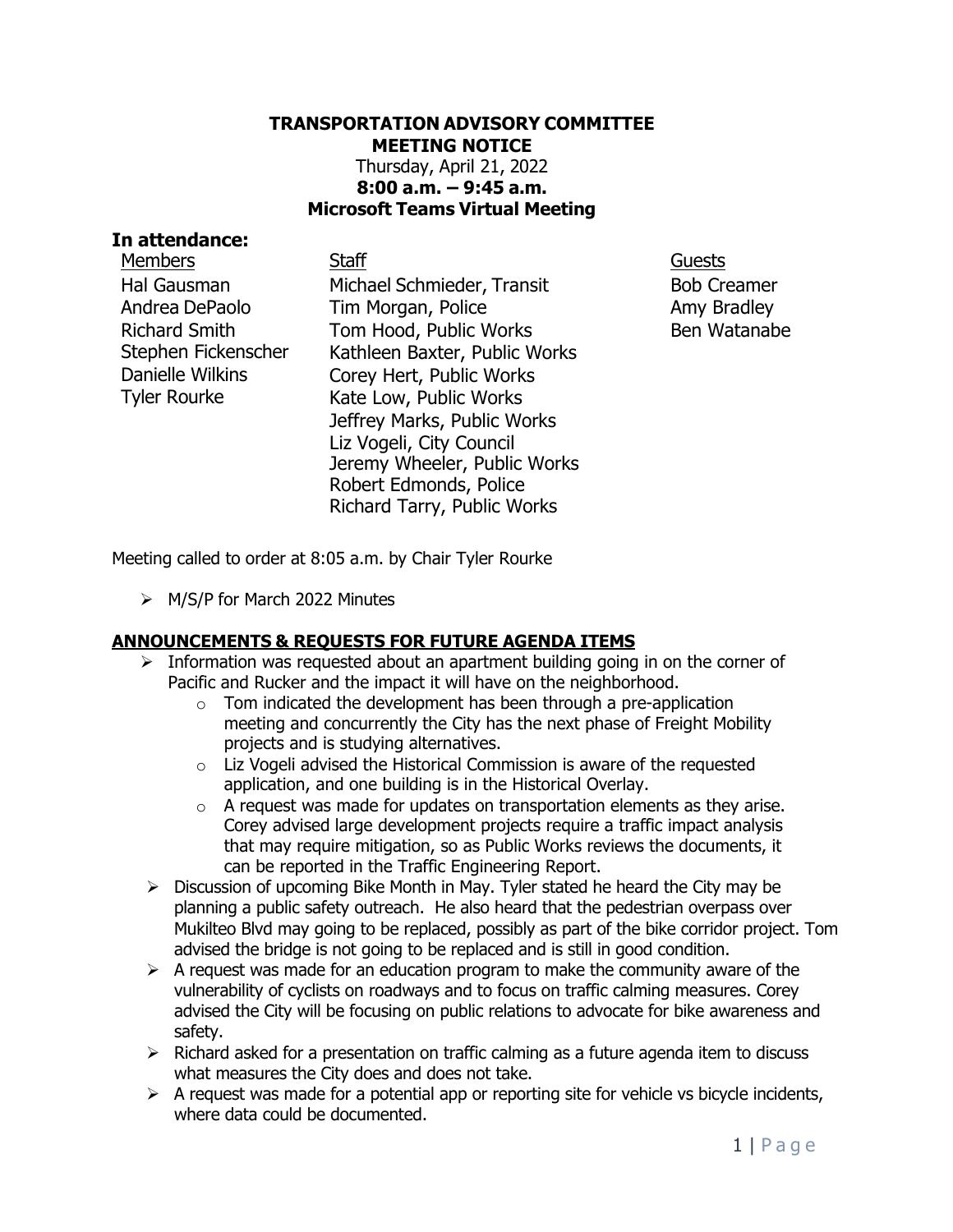- $\triangleright$  The flashing beacon located at Hewitt and Pine bear Buck's is flashing on one side when the button is pushed. Corey advised the City will send out someone to inspect and repair as soon as possible.
- $\triangleright$  Tyler mentioned both pedestrian poles on California St. were damaged. Corey advised they were struck by vehicles; one has been repaired and struck a second time. There are plans to improve the visibility of the islands.

#### **PUBLIC COMMENTS**

 $\triangleright$  No public comments.

# **ENGINEERING REPORT**

- ➢ Pavement Maintenance Overlay
	- $\circ$  Tom indicated a new street will be added on Silver Lake Dr. on the Southwest corner of Silver Lake at  $118<sup>th</sup>$  and  $119<sup>th</sup>$ . It will be in advance of establishing the Silver Lake Loop Trail. The City has been working with Parks over the last year to develop a loop around Silver Lake, which will be utilizing neighborhood streets for part of it. The intent is to have signing and pavement markings, including coloring the pavement, to create bike and pedestrian facilities through the neighborhood. The signing and pavement coloring will be added within the next year, and Public Works is in process with City Communications developing logos and wayfinding.
	- $\circ$  Hal asked about ADA accessibility for wheelchairs on the path as the road is narrow and there aren't any sidewalks. Tom advised the City is not planning on putting sidewalks in that vicinity, but sections of the street that are on low-volume roads will be intended as shared use. As part of the design process, Public Works will determine whether roadway will be one way versus two.
- ➢ Water Main W bids will be opened on Tuesday. The project will replace the aging water main in the Claremont area, specifically on Wilmington between 52<sup>nd</sup> and Evergreen Way and on Hoyt from  $43<sup>rd</sup>$  and  $41<sup>st</sup>$ . Construction will begin later this summer.
- ➢ California St. Bicycle Corridor will be presented at PSRC at the Regional Project Evaluation Committee for federal construction funding.
- $\triangleright$  City Council authorized a design and consultant contract for the 41<sup>st</sup> and Colby signal improvements. This work remaining from the Phase 1 Freight Mobility Project from a few years ago. Funds are still available from that project and the City will be using those for the new infrastructure for the signal and removing three concrete poles. Establishing new wiring will allow the City to improve signal efficiency and will provide more flexibility in retiming with leading pedestrian intervals.
- ➢ Bicycle Survey for Active Connections: Madison St closed mid-April. Public Works will be going over the parking surveys received, conducting parking studies, and gather other information needed to make a recommendation.
- ➢ Preliminary Grant Screening Form was submitted for a roundabout at 100th St. and Holly. It's within the 100<sup>th</sup> St. Corridor project, but the funding secured through Move Ahead Washington is not sufficient to include a roundabout. A screening form was submitted to the Congressional Directed Appropriation (CDA) program.
- ➢ Tyler asked why Active Connections: California St. did not score as high as others and Tom advised it was an expensive project and it is a larger competition countywide. Contingency projects get funded and prioritized based on how long they've been on the list, so getting on the list is a good start.
- $\triangleright$  Tyler expressed concern over 41<sup>st</sup> St. crossing at an already busy intersection and is hoping to see improvements.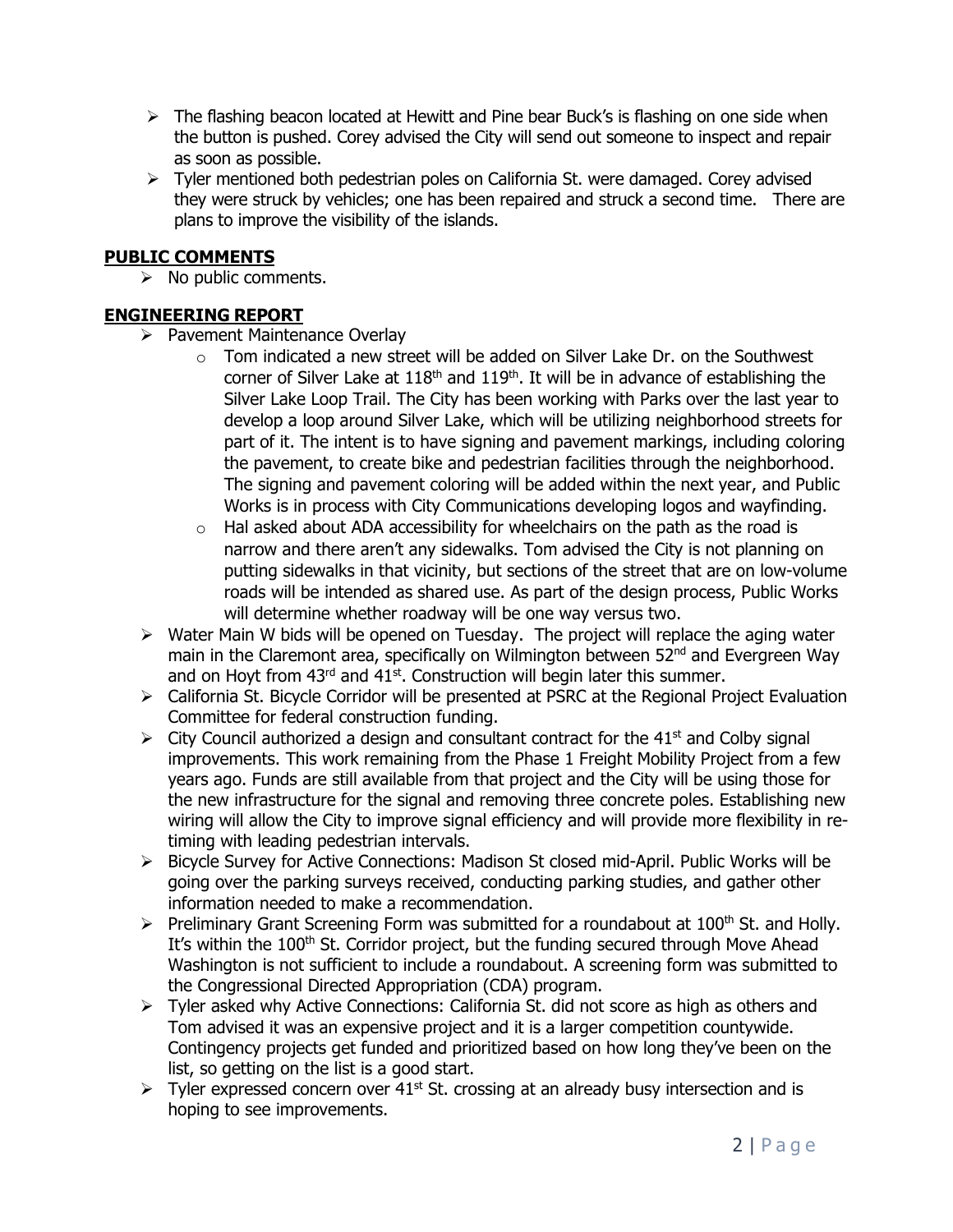- $\triangleright$  Discussion regarding Active Connections: Madison St survey. Tyler recommended public opinions received on the surveys be discounted as those decisions affect future generations that do not have a say. Corey advised Public Works put up 1,400 doorhangers directing to the survey and followed up with postcards. There has been outreach via social media, bus ads, Everett Herald ads, and talking to advocacy groups and businesses along the route. There's been a petition against the change, a significant response and positive feedback.
	- $\circ$  Danielle questioned the role of public outreach and decision making, and if there is a set policy or if it is to get a consensus of the community. Tom advised on the National and State level, there is the NEPA and SEPA processes, which regulations require public outreach. On local projects where the City is not subject to either process, Public Works takes the same approach to outreach from the community impacted. Public Works comes to a consensus based on the data collected in the public outreach. They then use engineering judgement and evaluate the transportation system to determine the best benefit for the citizens of Everett.

# **TRAFFIC ENGINEERING REPORT**

- $\triangleright$  City Council approved the release of the photo enforcement RFP on April 6, 2022, by a vote of 6 to 1.
- ➢ 2022 Safe Route to School and Bicycle Pedestrian Grant Program will be put in for bid at the end of May and start of June. An agenda will be brought before TAC in May.
- $\triangleright$  Upcoming special events in the City of Everett:
	- o Farmers Market will return on Sundays from May-October on Wetmore
	- o Cruzin' to Colby
	- o Sorticulture Garden Arts Festival
	- o Artist Garage Sale & Paint
	- o 4<sup>th</sup> of July Fireworks
	- $\circ$  3 on 3 tournament downtown Everett that will close multiple blocks July 9-10
	- o Fisherman's Village Music Festival
	- $\circ$  Running events, 5k's, ealk to support breast cancer research and Everett Half Marathon
	- o Best Friend's Fest benefitting the Everett Animal Shelter and others on the waterfront
- $\triangleright$  Over 500 responses on Active Connections: Madison St. survey. The City is in the process of analyzing the results, Christina will report on them within the next few months. The City is currently doing a traffic study/safety analysis of the corridor and evaluating several other alternatives to stripe bicycle facilities on Madison St.
- $\triangleright$  Richard mentioned a proposal for Community Transit bus line in North Broadway. He asked if there would be any impacts to the parking on Broadway or if there would be using existing stops. Michael stated that it was originally designed as Red line but was re-named Gold line. The Swift line has their own dedicated stations with limited stops, a stop at Tower St. and at  $14<sup>th</sup>$  is anticipated. It is too early to determine parking impacts. Corey advised next year CT plans to start the process of station site selection and the opening plan will be in 2027.
- ➢ Tyler mentioned I-5 HOV work funded NB from Everett to Marysville and requested for a follow up on a bike underpass at the SR 529 interchange design.
- $\triangleright$  Tyler asked what the total cost was for printing and advertising for the Madison St. survey. Tom advised the cost was roughly \$8,000.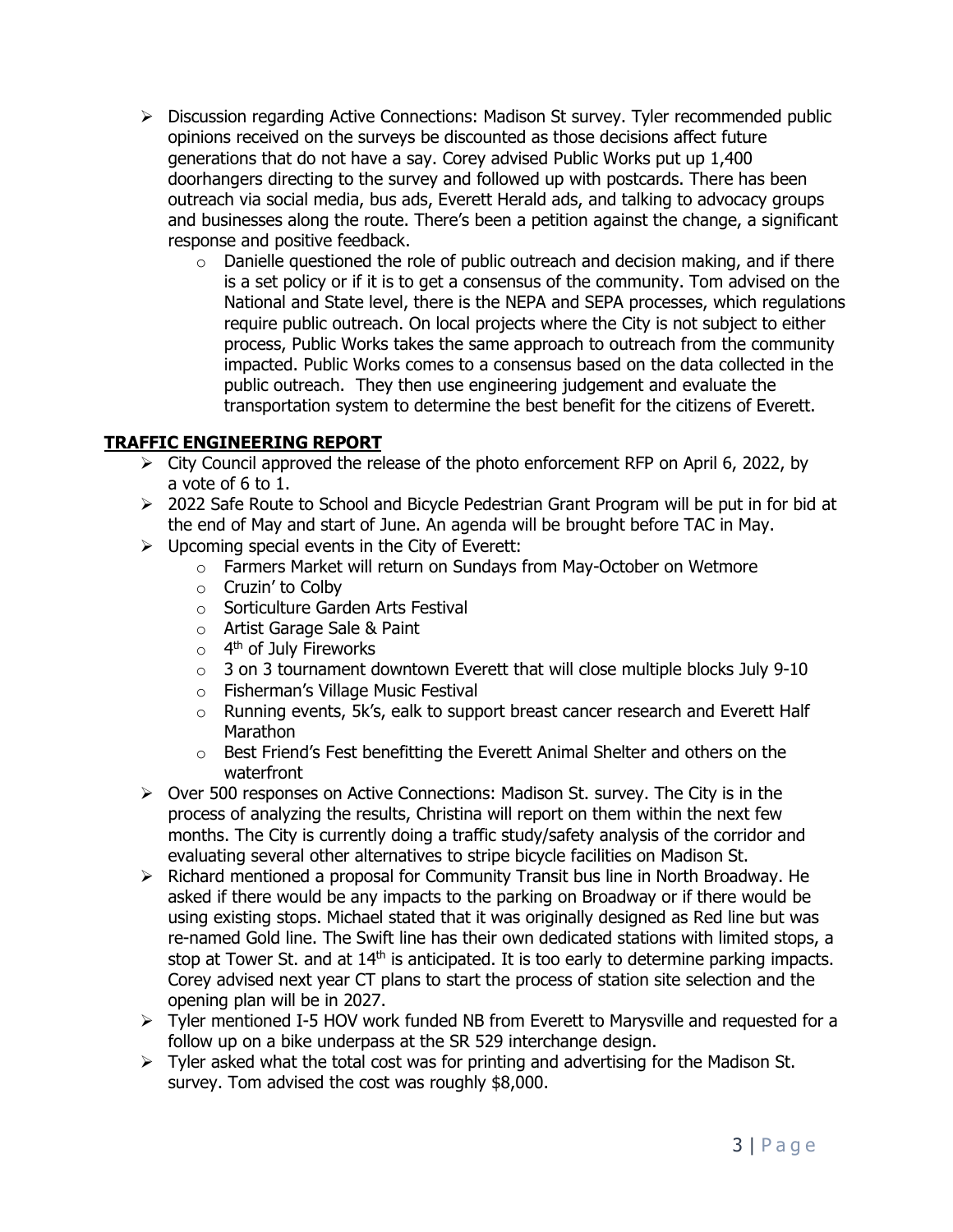# **POLICE REPORT**

- ➢ Sergeant Tim Morgan expressed his appreciation for the outpouring of support for the loss of Officer Rocha.
- ➢ Two more car vs. pedestrian collisions occurred. One collision was at Airport Rd. and Hwy 99. Intensive enforcement is planned. The single motor vehicle officer is working to enforce traffic throughout the city. They are hoping to increase staffing numbers soon, but the process takes time. Applicants are coming in for the positions, but they must pass a background investigation, and psychological and polygraph tests. Once hired, they have a 6-month training phase, fully trained officers can take 7-9 months.
- $\triangleright$  Hal mentioned he saw a volunteer vehicle for police and asked if there was a volunteer group that was assisting Police. Tim advised Sergeant Edmonds is the supervisor for Seniors Against Crime and he leads the senior volunteer group. They provide home checks for people out on vacation, will help monitor problem areas to help make the department resources more efficient.

# **TRANSIT REPORT**

- $\triangleright$  Michael Schmieder advised the mask mandate was dropped this week on busses. Transit will continue to provide masks for the riders who still wish to wear them and will still implement best practices for the public and employee's safety.
- ➢ Governor Inslee signed the Transportation Legislation Packages Law on March 25th "Move Ahead Washington" which provides over \$17 billion toward transportation projects over the next 16 years.
- ➢ Next Gen Transportation (NGT) Highlights:
	- $\circ$  Increased share of funding on maintenance and preservation of existing roads and bridges. Significant share toward transit, safe biking and pedestrian facilities, electrification of ferries and cars and other non-highway programs.
	- $\circ$  Beginning October 1, 2022 June 30, 2023, \$880,000 and \$2.1 million every year after will be reimbursed for the free fare on passengers 18 and younger.
	- $\circ$  The Orca Lift price is to be decreased based upon income for youth fare. If Council approves, Everett Transit intends to implement the youth fare change by July 1, 2022, and other changes no later than September 1, 2022. To secure funding, plans need to be submitted by October 1, 2022.
	- $\circ$  Ridership on fixed route is up 16% for the month of March and is the highest since pre-pandemic. Para-transit ridership increased by 17%.
- ➢ Richard Smith asked about the reimbursement for passengers 18 years of age and younger, and if the program is based on a tally of passengers or the Transit department's size. Michael advised there is a formula based on operational costs. Discussion is underway whether to issue a specific Orca card or have passengers use their ASB card, and they will most collect numbers manually. Riders must be minimum 6 years of age or older to ride unaccompanied, and drivers are trained to recognize young passengers that need assistance. Michael advised Everett Transit is fully staffed.

# **AGENDA ITEMS**

 $\triangleright$  On May 11<sup>th</sup>, Corey will go before Council with the resolution to reduce the speed limit on Evergreen Way from Airport Rd. to Everett Mall Way. The City has done analysis and received concurrence with the State to change the speed limits to 40 mph on Evergreen Way and 35 mph on SR 99 Everett Mall Way. Danielle asked if there was anything going along with this reduction that would help encourage people to follow the speed limit. Corey advised there is a radar speed sign that has the posted speed and the driver's